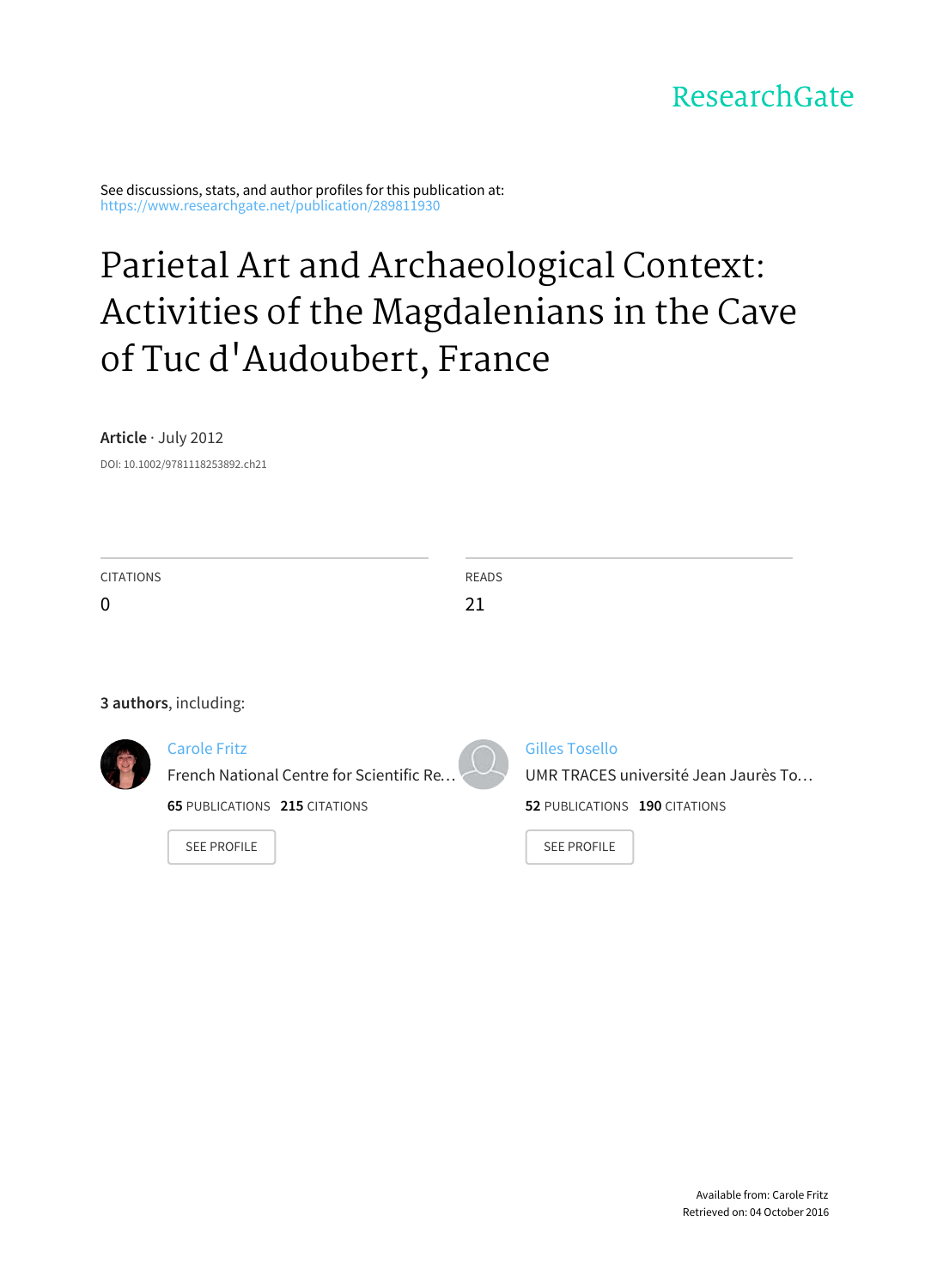# **CHAPTER 21 Parietal Art and Archaeological Context**

 $\bm \Theta$ 

*Activities of the Magdalenians in the Cave of Tuc d'Audoubert, France*

*Robert Bégouën, Carole Fritz, and Gilles Tosello*

# **Abstract**

Parietal art poses numerous questions to its observers about its meaning and its role in past societies. While it is often tempting to seek answers in the motifs, it is critical to include the preserved evidence in the sediments and walls of the sites and, indeed, the caves themselves. This context sheds light on the behavior of prehistoric human groups by revealing the activities that took place beneath the decorated walls. In the vast cave of Le Tuc d'Audoubert is an important assemblage of parietal art and other archaeological remains left by Magdalenian hunter-gatherers. Their dispersal within the subterranean space perfectly illustrates the value of a contextualized study of rock art.

Ap *A Companion to Rock Art*, first edition. Edited by Jo McDonald and Peter Veth. © 2012 Blackwell Publishing Ltd. Published 2012 by Blackwell Publishing Ltd.

⊕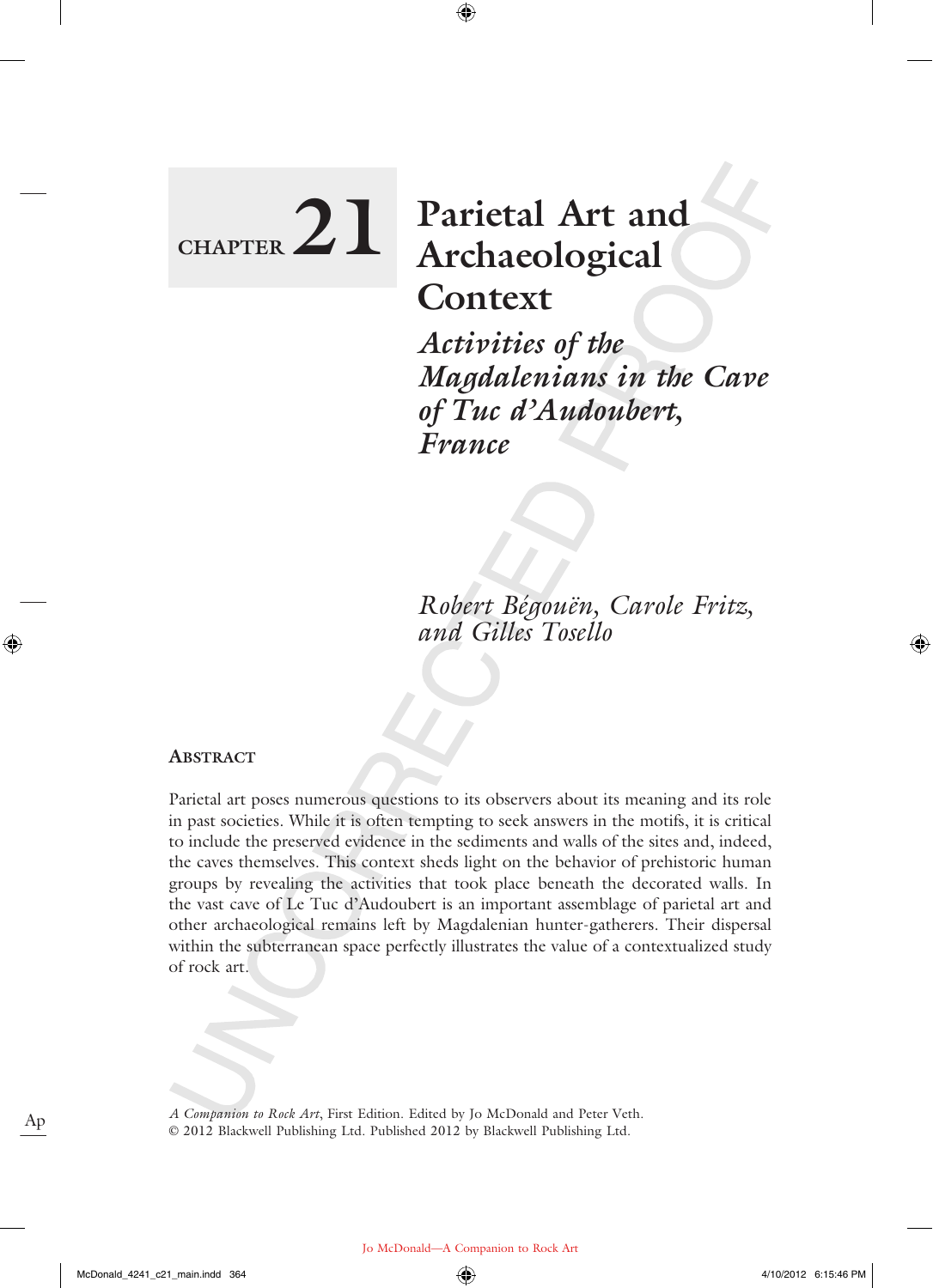# **The Volp Caves**

The cave of Le Tuc d'Audoubert, along with the caves of Enlène and Les Trois Frères, collectively form the Volp caves, which lie in the district of Montesquieu-Avantès (Ariège), in the Pyrenean foothills of southwestern France. These caves contain abundant evidence of the material and, above all, spiritual life of the huntergatherer groups who lived in the region during the Middle Magdalenian period (about  $16,500-13,500$  cal BP). The easily accessible cave of Enlène has been known about for a long time. In contrast, Tuc d'Audoubert was discovered by the three sons of Count Bégouën and their friend François Carmel in two stages (on July 20 and October 10, 1912), while Les Trois Frères was discovered two years later, on July 20, 1914.

 $\circledast$ 

From the moment of their discovery, these two caves benefited from factors favorable for their study and conservation, primarily due to the curatorial roles assumed by their discoverers and their families. Due to the family's adherence to humanistic values, the implications of this discovery were fully realized. Emile Cartailhac, Professor of Prehistoric Archaeology in Toulouse, was consulted immediately. His advice was sought, and a conservation philosophy was adopted, whereby the sites were not opened to the public. Site visits were restricted solely to prehistorians, and modifications to the sites limited to the minimum requirements needed for access. At this time, this was a unique management approach. It was also decided to leave the vast majority of lithics and fauna brought in by the Magdalenians *in situ*.

Although discovered nearly a century ago, the vast cave of Tuc d'Audoubert remained largely unpublished. It was briefly described (Breuil 1949; Bégouën and Breuil 1958) and was the subject of several specialized articles (Vallois 1928; Bégouën et al. 1982), but it was not until 1992 that a team made up of Robert Bégouën, Carole Fritz, Gilles Tosello, Jean Clottes, François Faist, Andreas Pastoors, Sébastien Lacombe, Philippe Fosse, and François Bourges began an exhaustive study of this important Middle Magdalenian site. Their study resulted in a major monograph (Bégouën et al. 2009b).

Tuc d'Audoubert is 640 meters in length, and is the deepest of the three caves of the Volp. It is also the only one that comprises three geological levels (Figure 21.1). The lower network corresponds to the subterranean course of the Volp and, at its re-emergence above ground, is the current entrance of the cave. At 3 m above the right bank, the medial or middle network is a maze of partially flooded fossil galleries that contain habitation areas and associated parietal art and objects fitted into cracks in the walls. The upper network, now completely fossilized, is accessible by a 12-m high chimney. This extends along 500 m of a sometimes difficult passageway, which probably explains the absence of evidence for long-term settlement. The parietal art has unusual themes for the first part of the path; it is then absent in the second half, being replaced by footprints, drawings and clay sculpting and molding.

# **The Art and Life of the Magdalenians at Tuc d'Audoubert**

About 875m after it enters a substantial hill, the Volp re-emerges under a limestone butte (or *tuc*) at Audoubert. It is accessible today from a wooded valley. Fallen rocks

⊕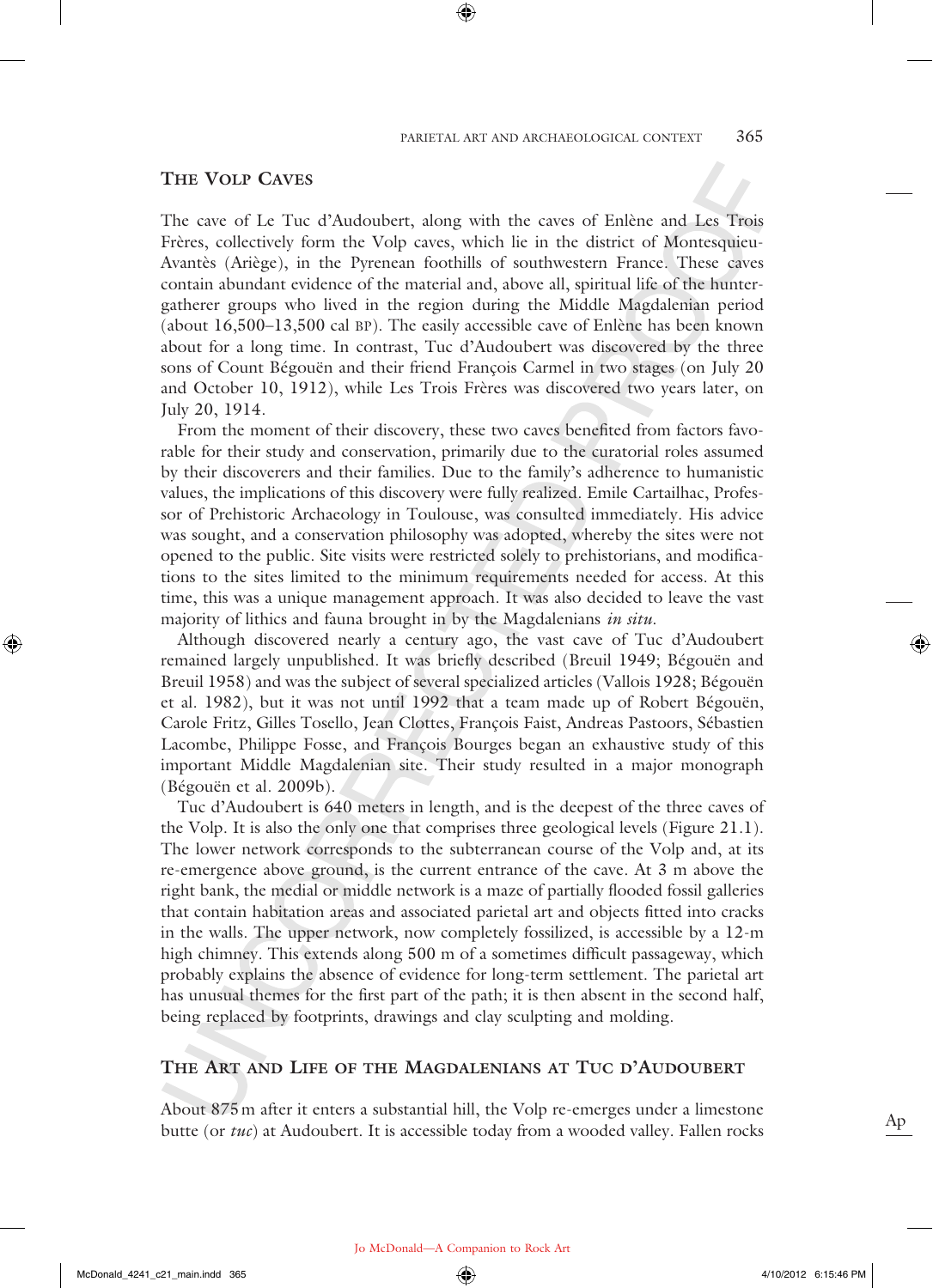

Figure 21.1 Location of the three geological networks, rooms, and galleries of Tuc d'Audoubert Cave, Ariège, France, showing areas of prehistoric settlements and archaeological remains, and parietal art and drawings on the ground. Réseau supérieur = Upper network; Réseau médian = Medial network; Réseau inférieur = Lower network; Entrée = Entrance; Aires de séjour et vestiges archéologiques = Habitation areas and archaeological remains; Art pariétal et dessins sur sol = Parietal art and drawings on the ground. The names of the rooms and galleries are explained in the text.

from the overhang have created a natural dam in front of the cave, holding back water along the last 60 m of the subterranean course of the river. Today, the first part of the journey into the cave is by boat, then on foot upstream on the riverbed. Only the subterranean course of the Volp between the *Diverticule du Siphon* (Siphon Diverticulum) and its re-emergence at the opening of Tuc (around 300 m) is archaeo-

## 366 Robert Bégouën, Carole Fritz, and Gilles Tosello

 $\bigoplus$ 

Ap

⊕

♠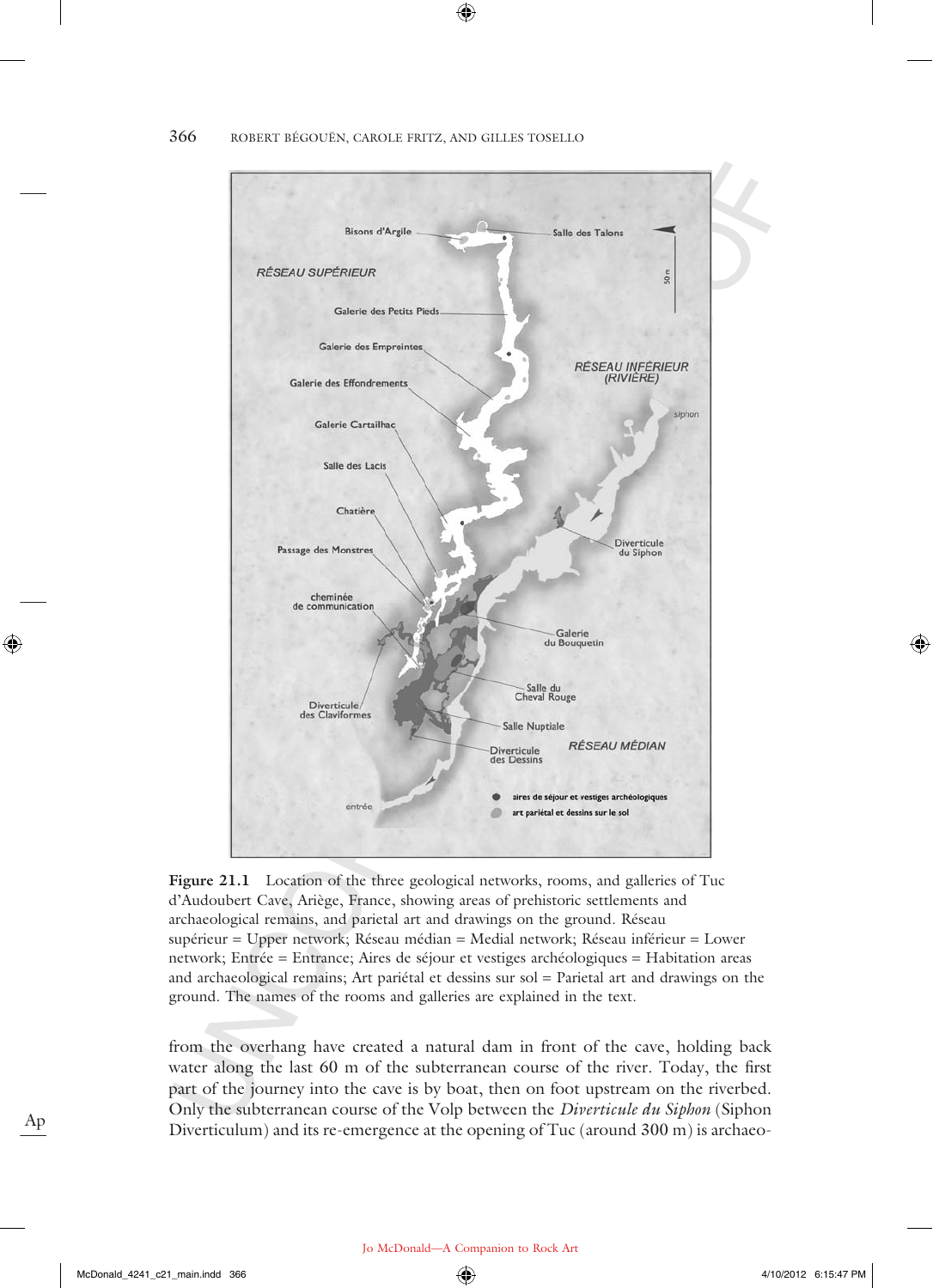

 $\circledast$ 

Figure 21.2 Tracing of two bison drawn with fingers in the soft limestone of the ceiling at the end of the *Diverticule du Siphon*.

logically interesting. The medial network was formed mostly in this sector close to the river.

# **The** *Diverticule du Siphon***: an isolated parietal assemblage**

At 295 m from the entrance, the *Diverticule du Siphon* is the deepest parietal composition of the medial network. The entrance is 3.7 m high, and it leads to a narrow passage 15 m long. The space is divided into two parts separated by a dangerous passage above a drop. The left wall has a horse and finger-flutings. Next, one must climb over a low, rocky bank on which the Magdalenians balanced precariously and drew a large panel with their fingertips: a claviform sign and, at the base, engravings of two bison and a snake. Farther along, at the end of a small room, is a passageway that is 5 m long and 0.8 m high. The Magdalenians chose this cul-de-sac, where one must crawl to enter, to create, by finger-tracing, the last figures on the ceiling: a couple of bison more than 2 m in length (Figure 21.2). There is not a single archaeological object in the *Diverticule du Siphon*. Very difficult access has presumably meant that brief visits here were dedicated purely to the creation of art on the walls.

# **From the** *Galerie du Bouquetin* **to the** *Salle du Cheval Rouge***: a living**  floor below the decorated walls

Moving downstream some 120 m, one reaches the entrance of the *Galerie du Bouquetin* (Ibex Gallery), on a terrace 5 m above the course of the river. In the first part of the gallery, a stalagmite curtain and large concreted blocks hide a small room under a low ceiling. Excavations were conducted on the terrace of the entrance and in the small room. From an archaeological perspective, the *Galerie du Bouquetin* is the richest zone of Tuc (Bégouën et al. 2009a). The lithic assemblages attest to a domestic activity zone, characterized by a toolkit of burins, *pieces esquillées*, and laterally retouched pieces, fashioned from blades that were knapped *in situ* or imported (fashioned from Senonian and *Fumélois* cherts from the Périgord), and sometimes from even further away (Grand Pressigny is more than 400km to the north). Economic and technical choices demonstrate a technological organizational strategy designed to prolong the use-life of exotic materials, including preserving the length of the

⊕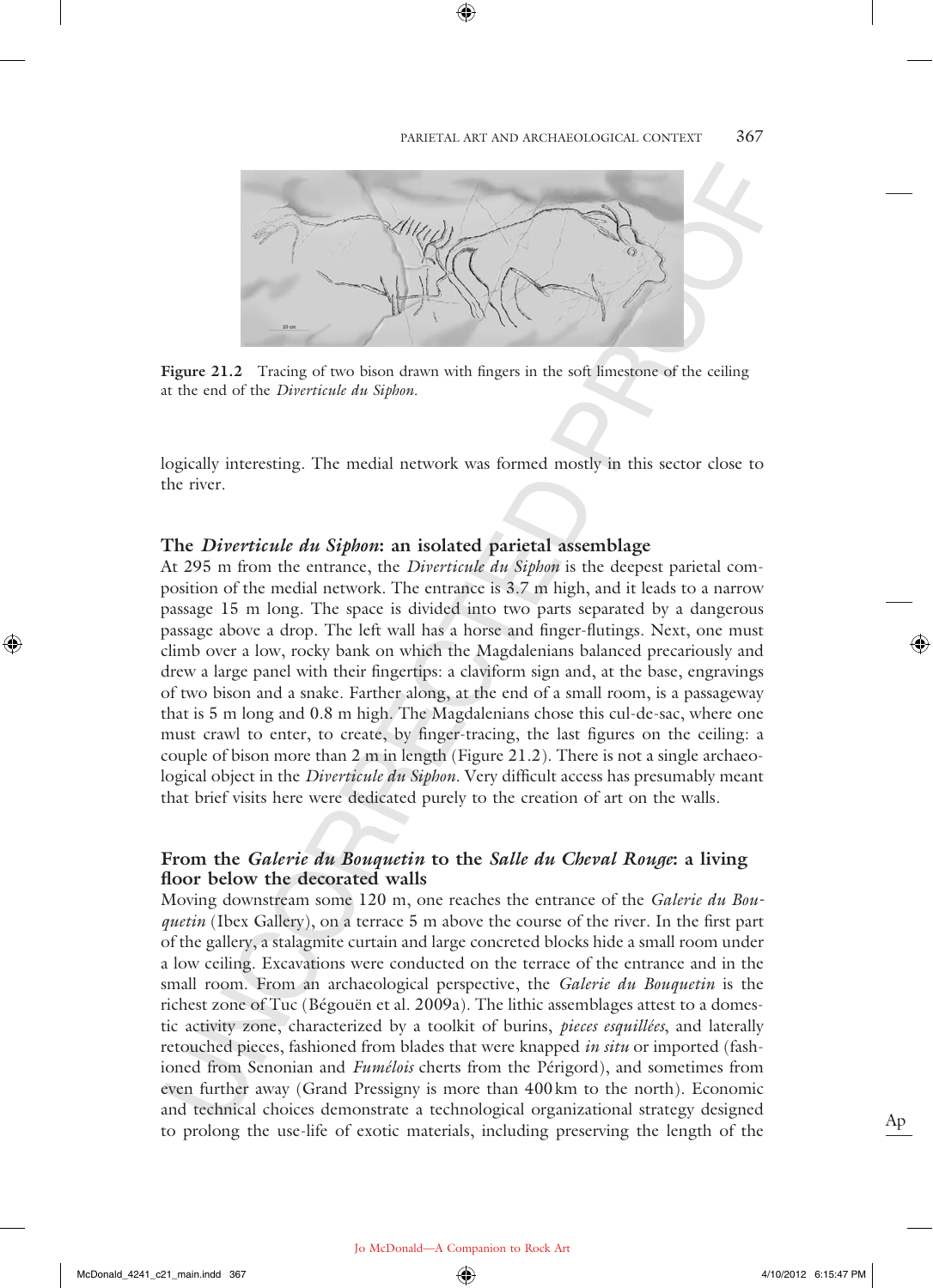blades. This long-term planning for domestic needs, at the price of long-distance trips or trade, contrasts with lamellar production, which is less constraining in terms of raw material and flake reduction.

⊕

The faunal remains in the *Galerie du Bouquetin* comprise mostly reindeer (50 percent) and steppe bison (35 percent). The distribution of the various skeletal parts is consistent, and non-diagnostic fragments of diaphyses make up one-third of the remains. The frequency of these long bones confirms that few whole carcasses were brought into this part of the cave.

Tools (17), probable weapons (15), or engravings on bone or antler (14) contribute to a total of 46 pieces recovered. Besides debitage and some finished tools (which were often broken), there are also tools/preforms in the process of production that demonstrate that these were being produced *in situ*. Among the hunting weapons, a forked-base point (6.8cm long) and a foreshaft of unusual length (34.4cm) form a composite weapon of a type only known in the Middle Magdalenian of the Pyrénées and Cantabria. There are also eyed needles, *lissoirs*, and a small piece of Atlantic shell (*Pecten*).

There are 14 examples of portable art on bone and antler. For the most part, these are typical of the period and the region, but other pieces are unique. The *contour découpé* of a doe, the pendant sculpted in the shape of a vulva, and the chamois are rare themes. Engravings on pieces of bison mandible and fetal femur or tibia also demonstrate the capacity of the Magdalenians to transform modest quotidian objects. Nine dates put the two levels between  $13,920 \pm 60$  BP (16,203–16,965 cal BP) and  $14,120 \pm 70$  BP ( $16,402-17,235$  cal BP). While the stratigraphy illustrates two occupational phases separated by a sterile flood layer, the radiocarbon determinations do not specify the duration of the occupations.

However, the most important discovery from this location is a block enclosure of 20 square meters below the low ceiling. On a base of gravel and sand, the first Magdalenians in the cave brought in heavy stalagmite blocks which they stood on end and wedged in place. This marked-off space, isolated from the axis of the passage in the gallery by the wall of blocks, became a small room lit by a central hearth. This heavy structure would have required a significant collective effort, which stands in contrast to the brevity of the visits that have been inferred from the low density of remains recovered. At the end of the small room, there is a large bone wedged high in the wall accompanied by drawings, notably a bison that was engraved and painted red, surrounded by red points and engraved lines. Closer to the passage, there is a black bison on the ceiling and a last bone fragment stuck in a crack.

At the crossing of the *Diverticule des Claviformes* (Claviform Diverticulum), 40 m from the entrance, there is a small hanging rock transformed into the head of a bear by adding two red points to form the eyes. Above the entry to the *Diverticule*, there is a horse and a large ibex after which this gallery is named. The parietal art of the *Galerie de Bouquetin* includes 35 items (26 graphic elements to which nine objects were also stuck into the walls). These are found in two concentrations separated by 30 m of blank walls. Even if taphonomic factors cannot be entirely eliminated, this separation of the compositions seems quite intentional.

The *Galerie du Bouquetin* is one of the most important sectors within Tuc. It is here that most of the paintings are found. The relationship between the decorated walls, the bones stuck in the walls, the plaquettes, and engraved bones indicates a

Ap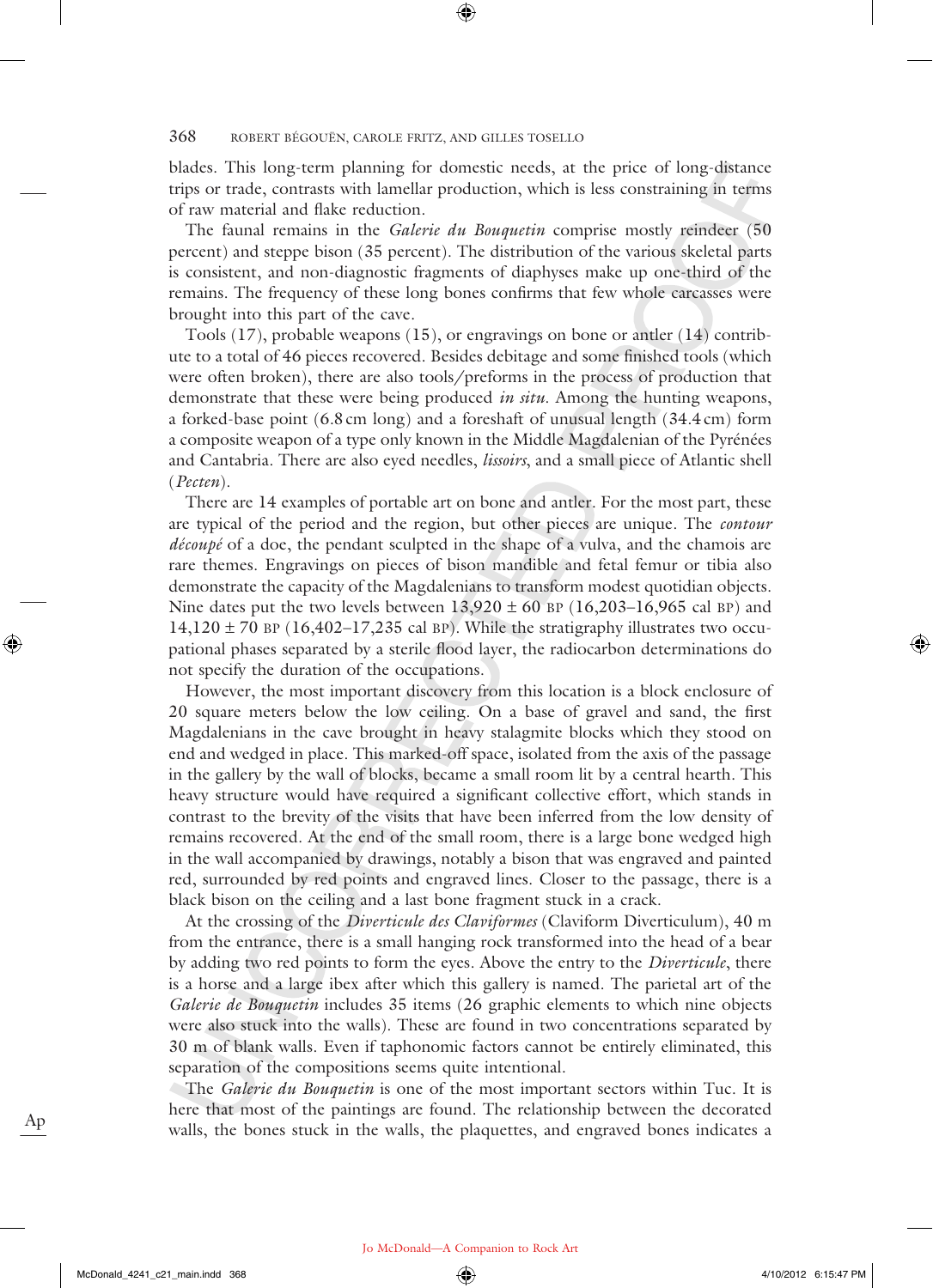close contextual link between these different facets of Magdalenian life. The area that was hidden from view and surrounded by blocks seems to have been dedicated, above all, to symbolic practices.

⊕

The entrance to the *Diverticule des Claviformes* opens on the right-hand side of the *Galerie du Bouquetin*. This comprises a triangular sloping section in two parts, which zigzags over 58 m toward the right. In the first section, one can move about either upright or stooped, and the figures are placed at the height of a person. In the second part and toward the end, a sudden narrowing of the walls forces a short climb, with engravings and various traces of occupation continuing up above.

From the entrance, on the left-hand wall, one sees the first cluster of engravings (a bison and a reindeer) and a reindeer painted in black. Some 11 m from the entrance, in a small ascending passageway, there are engraved marks over a niche where a fragment of bone has been placed: the only archaeological object recovered from this spot. Then 30 m farther on, the chamber suddenly opens upward and the vault is entirely covered in engravings. Climbing the vertical walls over 3 m, one reaches a tilted ledge on the right on which one can sit in the center of a space that was judiciously used by the Magdalenians. Overhead, the cupola-shaped vault is covered in claviform signs and a horse. In front of the observer, the end of this tunnel-shaped passage has a series of claviforms (a characteristic geometric form that can be described as a kind of shouldered "sign") aligned on either side. On the left wall, a passage containing drawings continues toward an inaccessible fault. High on the right-hand wall, the ledge extends under a low ceiling (40cm) that ends with a panel of finger-flutings accompanied by episodic scratches and, at the very end, little balls of clay that had been thrown against the wall.

The *Diverticule des Claviformes* contains 119 graphic elements, but these comprise only 10 animals (three bison, two reindeer, one horse, and four indeterminate images). The main composition is an extraordinary assemblage of 95 claviform signs. The organization of the images seems to have the horse in the center with a series of claviforms surrounding it. This is not a successive accumulation of motifs but an intentional composition. Indeed, there is a similarity in the loops in each group of motifs, along with a strong similarity between the lines and the gradual increase in the size of the claviforms on the left-hand wall, which reinforces the impression of a dynamic sequence. One can imagine the vigorous and repeated gestures of the engraver seated in this chamber. The constricted configuration of the space and the strong thematic and technical homogeneity suggest that this series is the result of a single hand, the assemblage having been realized in one episode that may have lasted only minutes.

This leads to a question about the scratches left by a bear high in this passageway. It seems improbable that an adult bear could have shimmied through this small passage, turned over on its back, and scratched the ceiling, before leaving the way it came, without leaving other traces. We suggest that a more plausible and intriguing explanation is that these marks may have been made by people using bear claws.

Leaving the *Diverticule des Claviformes*, one returns to the *Galerie du Bouquetin* to find on the left the entrance of the *Salle du Cheval Rouge* (Red Horse Room), hidden by concretions. This vast space contains the remains of a Magdalenian settlement found at the south of the room, near the right wall. Test excavation covering 6 square meters revealed a single archaeological level between two sterile layers. The

⊕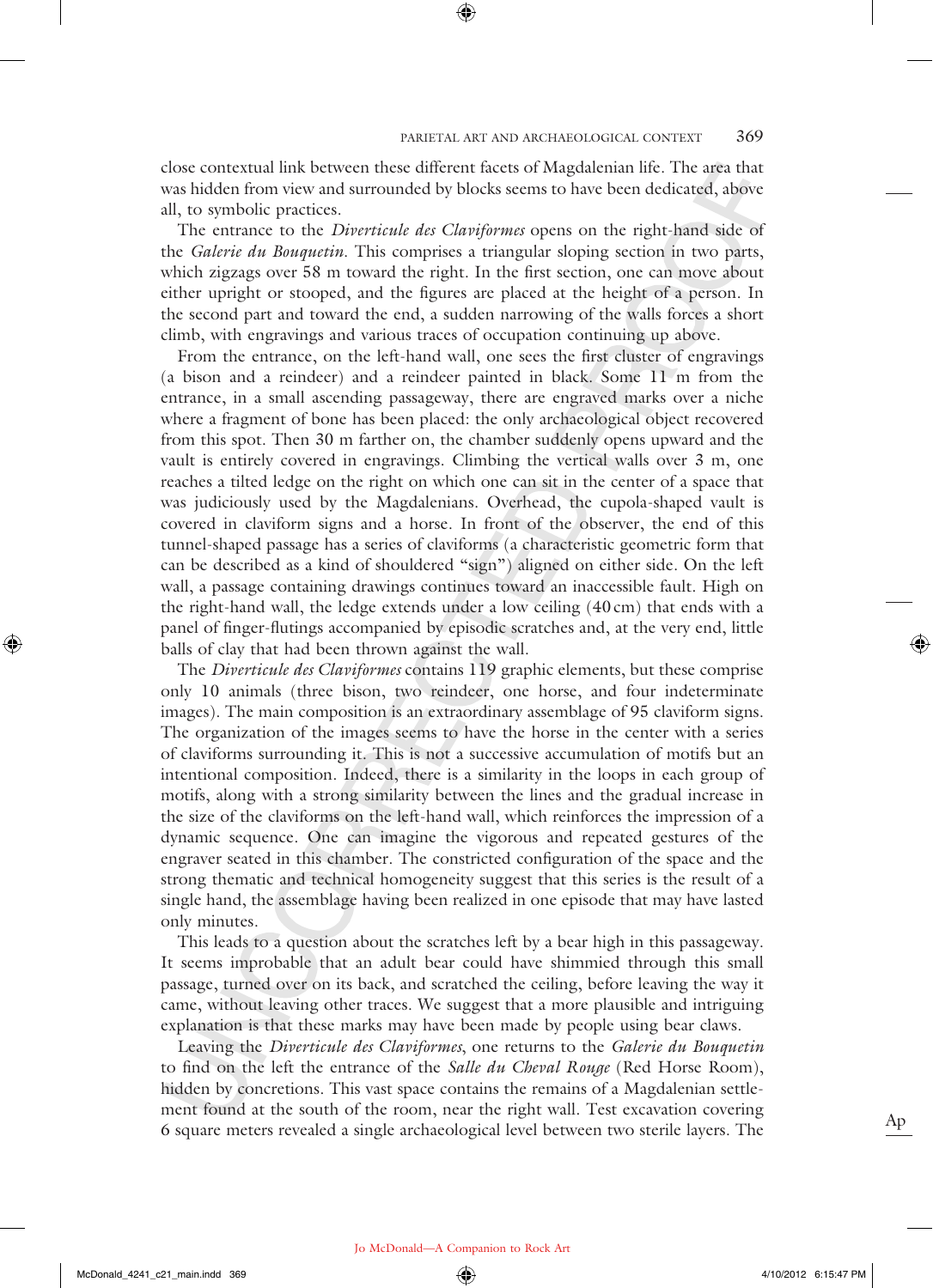Magdalenians occupied a floor littered with water-worn pebbles; later, the flooding of the Volp covered these abandoned remains.

⊕

A single, small, concave hearth was found here. Five bison bones were recovered and these were reused as tools (hammerstones, retouchers). A pierced ibex incisor is the single ornamental object present. Among the 21 fragments of plaquettes or pebbles, only two have engravings. The fauna is strongly dominated by reindeer (92 percent), followed by bison (6 percent). This distribution is in contrast to the *Galerie du Bouquetin*. The lithic industry consists of only 434 pieces, the majority of which are narrow-backed bladelets. The absence of cores suggests that the artifacts in the *Salle du Cheval Rouge* reflect hunting activity with the bladelets still in their haft or brought back in the body of a dead animal. The six dates yield a tight range between 13,340 and 13,750 cal BP. The limited production of lithic blanks, the rarity of portable art and worked bone objects, and the specialization of the tools indicate activities related to hunting and butchery during a short stay.

In the *Salle du Cheval Rouge*, the parietal images comprise 44 graphic elements (six bison, one horse, and 37 signs) and seven inserted objects. In this immediate vicinity is a composition of the densest (15 elements, two inserted cherts, and one inserted bone) and the best-structured elements (four animals, claviform signs). This proximity of elements is reminiscent of the *Galerie du Bouquetin*.

An essential characteristic of the *Salle du Cheval Rouge* is the important role played by a series of structured traces, both at the entrance of the room as well as in the immediate proximity of the signs or animal figures. Moreover, the secondary place accorded to the animals (only seven) is confirmed by their abrogated treatment; the repeated presence of a vertically oriented bison, represented by a hump and mane, transforms this figurative element into an abstract design, located at each end of the parietal composition. In a small room, just across from the chimney that leads to the upper network, are a couple of engraved bison hidden near the ceiling. Leaving this room, one must pass through the *Salle Nuptiale* (Nuptial Room) in order to get to the *Diverticule des Dessins* (Diverticulum of Drawings).

# **The** *Diverticule des Dessins***: reliefs and engravings**

This short and narrow gallery (19 m long) is isolated at the northwest extremity of the medial network. Two samples taken from bone tools recovered from the back dirt of an old excavation yielded dates between 34,600 and 37,700 cal BP: this reveals a very early incursion into the cave, not connected with the later Magdalenian parietal art on the walls (Figure 21.3). There are 84 motifs of which 27 are animals (10 bison, eight horses, one reindeer, one lion, one human, and six indeterminate) and 57 groups of signs (34 claviforms, four angular signs, and six red stains or dots). Slightly after the entrance, an alignment of resituated calcite plaques – standing on end – symbolically bars the passage and is reminiscent of the walled construction in the *Galerie du Bouquetin*. In the *Dessins*, the Magdalenian engravers did not spend much time here, nor did they leave any evidence of hearths for light; moreover, when they left, they even took their tools.

The three principal panels are organized around a vertical crack on the right wall, on irregular reliefs that the artists have transformed into zoomorphic figures. Several engraved bison and horses seem to hide in the crack or emerge from it, and the sur-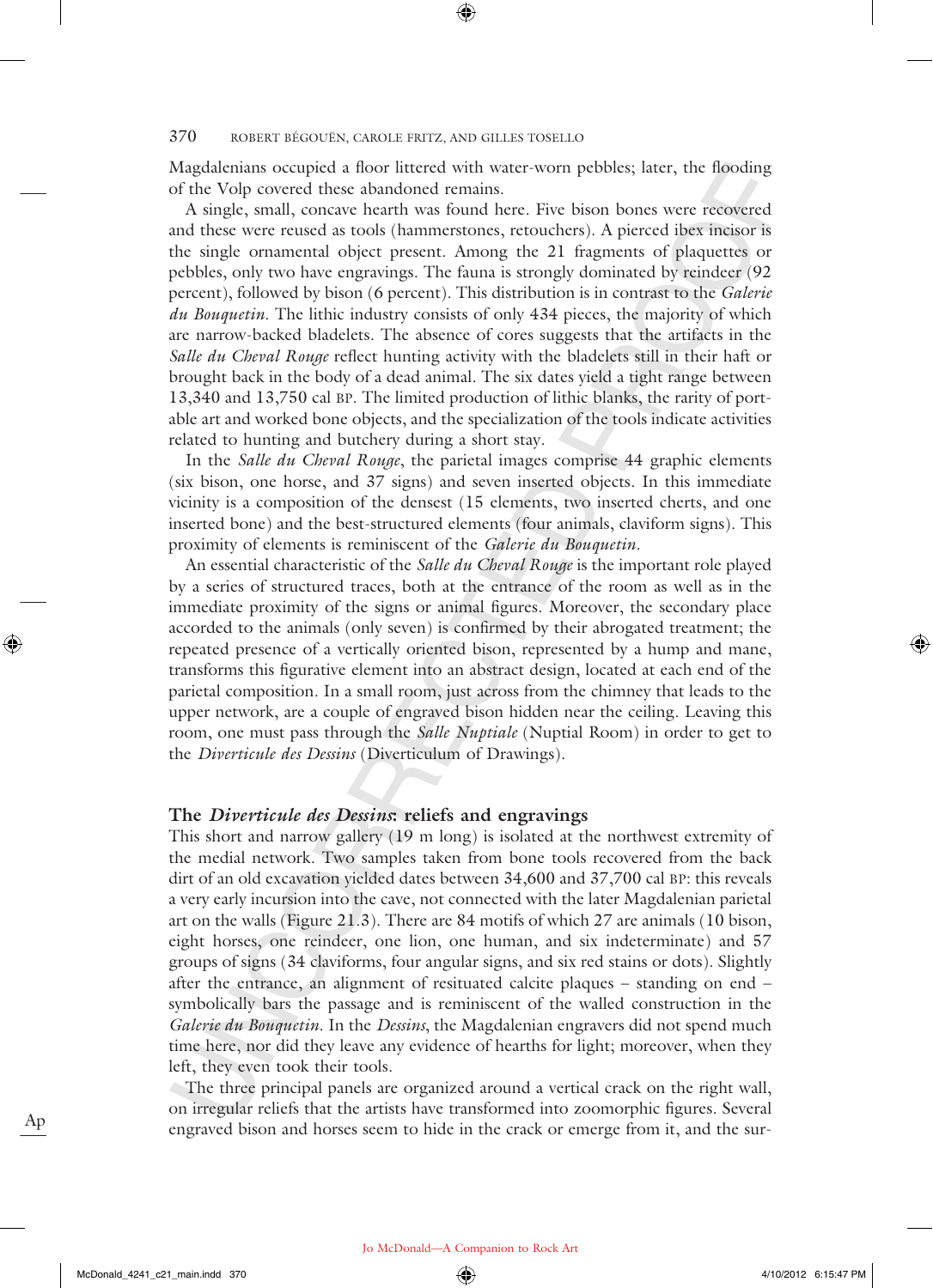# PARIETAL ART AND ARCHAEOLOGICAL CONTEXT 371



⊕

**Figure 21.3** Tracing of an engraved panel (bison, reindeer, horse, and claviforms) in the *Diverticule des Dessins*.

rounding area is marked by red dots and traces. All of this indicates that this is the symbolic center of the decorated gallery. There is a perceptible symbiosis between the artistic works and their use of natural contours and shapes.

Long after the Magdalenians, medieval visitors (and others from the seventeenth century?) visited the cave. At this time, they dug a hole for an unknown purpose and brushed their torches against the engraved panels without apparently noticing the engravings.

Exiting the *Diverticule des Dessins*, we return to the *Salle Nuptiale* at the intersection of the cave. Magdalenians passed through here quickly: no archaeological remains have been found, and a modest engraved panel only has a dozen or so graphic elements, including two bison. The placement of this panel, across from the access chimney to the upper network and near the paired bison, is notable. On the eastern side of the *Salle Nuptiale*, the chimney leads one to the upper galleries. In this passage, which has a slope of 70 degrees, several hand- and foot-holds in the rock allow a difficult climb to the first engraved horse, then access to a cupola where three ibex and a claviform sign were traced by fingertips. The drawings have very few details, probably as a result of the awkwardness of access to this location.

⊕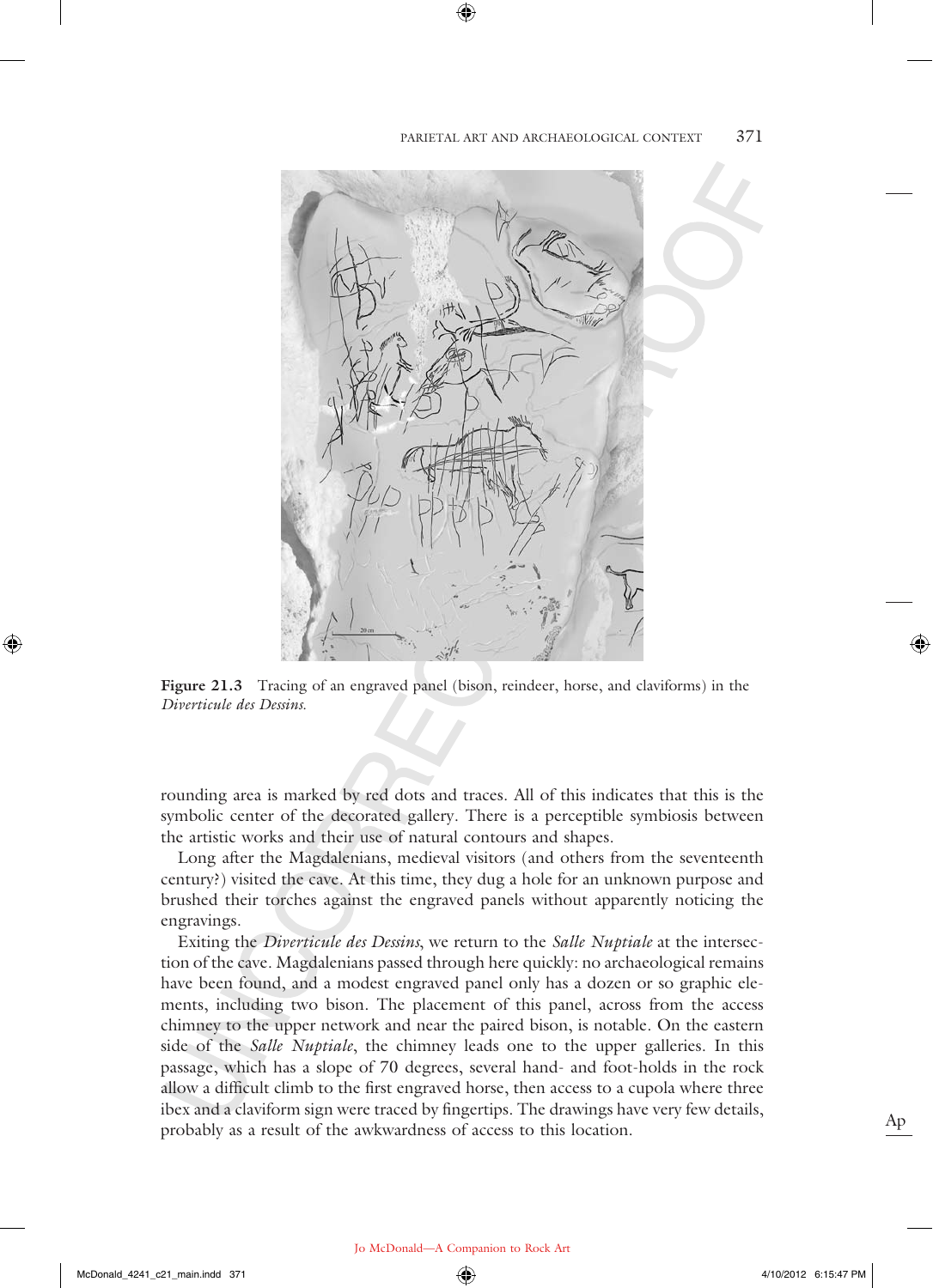# **From the chimney to the** *Chatière***: when imagination takes over**

The top of the chimney opens into the upper network, which starts as a long rectilinear corridor, suddenly interrupted by a large shaft where the surface irregularities assist access. One arrives in a small room in which a clearly engraved doe is found at 1.5 m from the ground. Following the wall to the right, the wall and ceiling are decorated with an exceptional concentration of monsters, imaginary animals, and signs under which one must pass on all fours. The passage is only 80cm wide, and after curving around a column, the *Chatière* (Cat Passage), the narrowest passage of the cave, is found. The Magdalenians passed through here leaving a beautiful chert blade.

⊕

The *Chatière* opens into a small room with a low ceiling, about 1 m high. The engravings, mostly of bison, are located on the ceiling, all with the same orientation as the axis of the passage. As the observer continues on hands and knees, the exit of the room forms a new narrow passage between two stalagmitic columns, with the evocative name of *Laminoir*.<sup>1</sup> This leads to a long gallery that, in turn, leads to the *Salle des Lacis* (Room of Lattices).

About 15 m long and 6 m wide, the *Salle des Lacis* is characterized by its low ceiling. It is not possible to stand upright in this space. Toward the center of the room are the complex traces on the ceiling that were called *les lacis* (lattices or tracery) upon their discovery. The panel occupies more than 2 square meters. Incised curves cover the rock in every direction. These bands of three or four parallel striations, both rectilinear and sinuous and with a maximum width of 45mm, seem to be interlaced at random. Between 25 and 30 gestures were required to create this panel. The asymmetrical section, made up of numerous grooves, does not appear to be made by rounded fingertips. The highly regular parallel grooves in the longest bands of the left panel, their slight spreading, and the vigorousness of the incisions suggests reliance on a tool with four prongs; for instance, a fishing gig. Returning from the *Salle des Lacis*, one arrives at a gallery with a low ceiling on the left. The sloping floor has been covered by stalagmites that have been broken into plaques approximately 20cm long; a few of these were removed and piled up along the wall by the Magdalenians.

# **After the** *Chatière***: traces, footprints, snake and bear bones**

At 58 m in length, the *Galerie Cartailhac* (Cartailhac Gallery) is one of the most beautiful features of the cave, due to the brilliance and diversity of its natural formations. It is, however, rather sparse in prehistoric remains. Next to the path, a small chert flake was left behind, and two fragments of concretions were placed in the form of a cross on the floor. Further along, in the *Galerie de la Colonne* (Column Gallery), the Magdalenians laid bear bones on a collapsed pillar. On the clay of the floor, one can see human footprints and the first drawings, parallel lines, and dots made with people's fingers.

In the *Galerie des Effondrements* (Gallery of Cave-ins), the narrow and inaccessible shafts forced the Magdalenians to follow a path that they marked with various traces. The most spectacular remains are doubtless the bear bones, removed from their original dens and placed along the path. After the last shaft, the gallery becomes larger, with archaeological remains dominated by the deposits of bones, always located along the axis of the passage.

In contrast with the preceding spaces, the *Galerie des Empreintes* (Footprint Gallery) measures nearly 60 m long by 7–8 m in width and height, with an open appearance

Ap

Jo McDonald—A Companion to Rock Art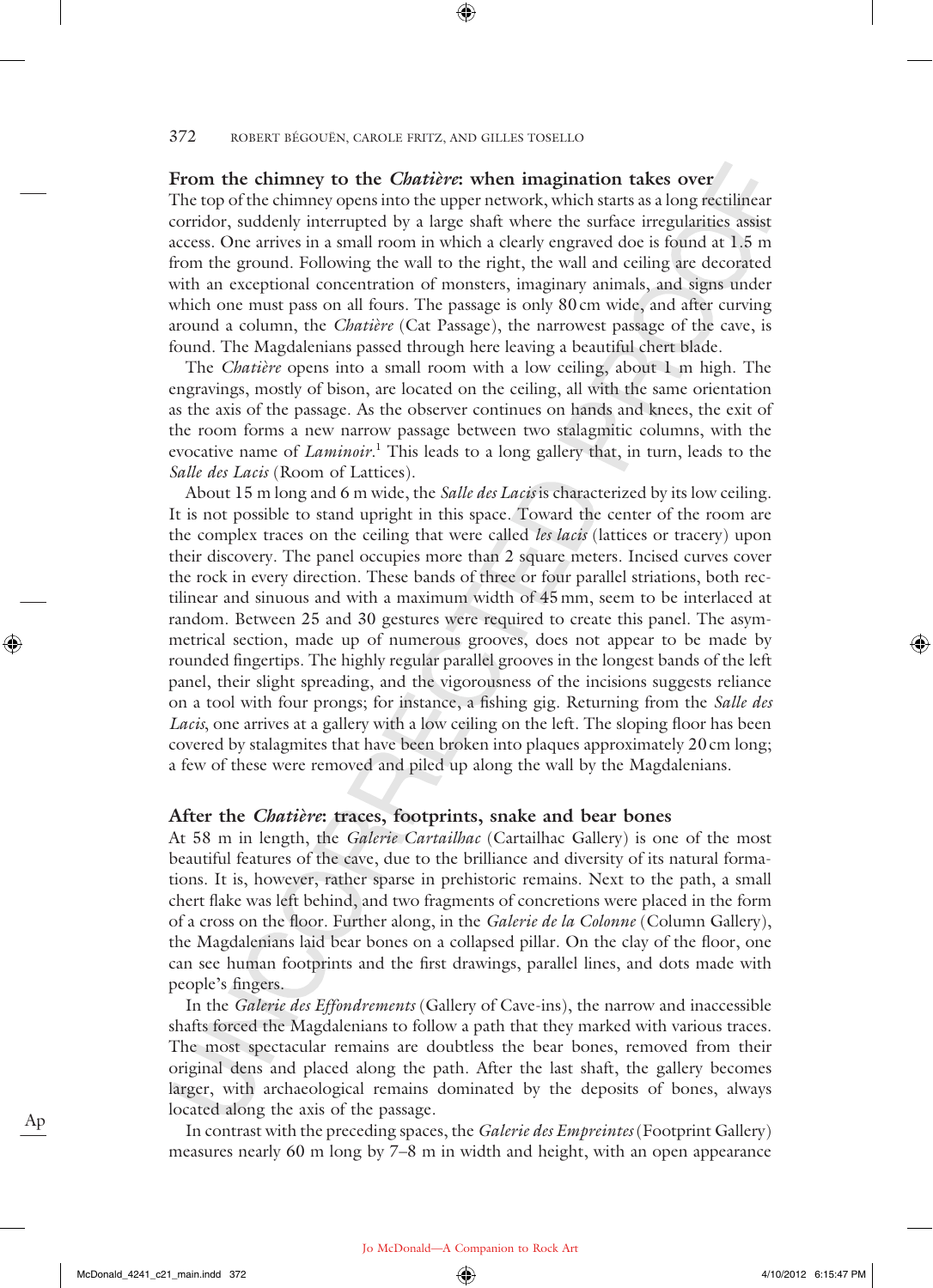### PARIETAL ART AND ARCHAEOLOGICAL CONTEXT 373

and few concretions. On the left-hand side is a long clayey stretch completely filled with bear wallows and other traces. At the beginning, on the right, the path extends under a low ceiling (1.4 m high) under which there are human footprints and a drawing on the clay floor. Some 20 m further on, the gallery widens toward the right-hand side into a semi-circular room. The floor shows evidence of high levels of scuffage and intense Magdalenian activity. On a natural anvil formed by a small stalagmite, a bear skull has been smashed with the probable goal of extracting the teeth, none of which remain. Eight footprints are visible in the clay to the left of the skull. A nearby disturbance is likely the place from which the skull was removed.

 $\circledast$ 

Beyond this, at the center of the gallery, a large pool of water blocks the passage. On one side, near the floor, are traces of four parallel finger marks and inside the pool are a bear humerus and the articulated skeleton of a grass snake, identifiable by its gracility and length (0.75 m). How did this skeleton get here? The articulation indicates that the reptile arrived here either alive or recently dead. A natural explanation can be eliminated: as a cold-blooded animal, snakes never venture so far underground (500 m from the entrance and 30 m below the surface). A natural fall is also impossible, since there are no sinkholes or shafts toward the exterior in this sector. In addition, the location, in the center of a pool clearly visible from the path, the presence of the bear humerus, and the finger tracings in the clay constitute an indisputable anthropogenic context.

A narrowing of the space marks the end of the *Galerie des Empreintes*. Here, the Magdalenians deposited pierced teeth and red ocher against the wall. Just after this narrow passage, one enters the *Galerie des Petits Pieds* (Gallery of Small Feet). On a sloping surface on the right, one can see the parallel footprints from two small feet. These belong to a child of three to four years of age who slid on the clay, trying to plant his or her toes in the sediment – perhaps as a game or to avoid falling.

# **At the end of the sanctuary**

At the end of the *Galerie des Petits Pieds*, one crosses a mass of concretions and descends to a lower level. On the left side, a group of dots printed with a finger is the only evidence in the passage of prehistoric people. Next, one takes a rectangular corridor about 40 m long. At 620 m from daylight, an abrupt curve to the left marks the entrance of a long room where bears have extensively marked the floors. A rockfall to the right has to be avoided to then encounter walls with regular shapes. Immediately, one senses that the atmosphere of the cave has changed. The concretions, omnipresent until now, are rarer and only a single row of stalagmites follows a longitudinal fault toward the middle of the room, limiting the view. A fragment of bone was placed on the floor. The nature of the limestone also marks a change; the Urgo-Aptien bedrock yields to a friable Middle Jurassic conglomerate. Veins of red clay are also present deep in the fissures of the ceiling.

# *La Salle des Talons* **(Room of the Heels)**

After about 20 m into this gallery, the floor plunges suddenly to the right, toward a small chamber, 3 m below. Bears have left their marks on the clayey embankment in this room. This clay passage leads to the threshold of a rotunda 8 m wide and 6 m deep, with an arched circular ceiling lowering progressively toward the bottom, such ⊕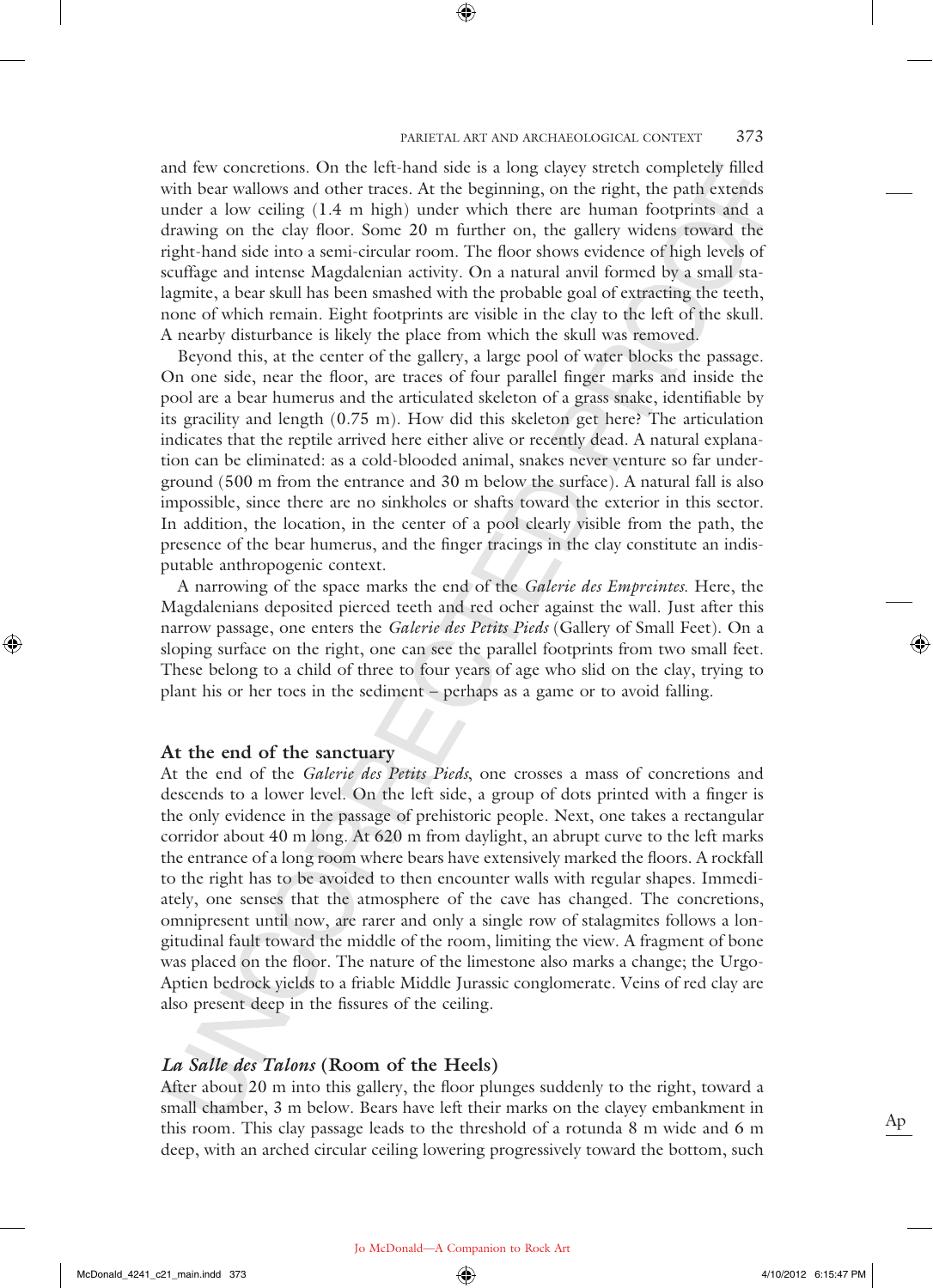that standing upright is no longer possible. A fine calcite film covers the clayey floor and often conserves the natural molds of prehistoric traces or fingerprints with surprising detail: in one place, the mark of a fingernail can be clearly seen. Every accessible part of the floor in the *Salle des Talons* was recorded, which in our estimation is only about one-tenth of the entire room.

*The drawings in the clay* On the left-hand side, drawings on the floor begin with two parallel vertical lines of dots next to a claviform sign. Another series includes at least three claviforms and three bars. A small structure occurs here, covering approximately a quarter of a square meter, being fashioned from a dozen or so cylindrical stalactites placed vertically, with a roll of clay next to a shallow pit which has been dug with the fingers. Further to the right, one can see two "signs" with rounded barbs and, unfolding over nearly 3 m, a sinuous line that ends in a curl. In the center, twelve dots were carefully made in a circle with the fingers. To the right, near the current path, another group of dots was carefully made with the fingers.

To the extreme right of the room, we discovered a series of at least 112 dots made with the fingers. These are organized in tangled groups of curved lines producing a cervid image. The separation of this "panel" and the absence of singular elements led us to conclude that this assemblage, covering nearly a square meter, is a sign in the broadest sense, in the same manner as certain panels of dots in parietal art, such as that at Niaux Cave.

Near the end of the chamber toward the right, a pit has been dug into the clay and measures 0.9 m long by 0.5 m wide with an average depth of 10cm (Figure 21.4). In the upper left corner, a piece of a concretion is still standing at an angle, allowing us to deduce that the Magdalenians dug out lumps or plaques of clay using the concretion both as a pick and a lever, before abandoning it at the point of extraction. Opposite the pick, one can see a pile of kneaded balls of clay.

In the center and the left of the *Salle des Talons*, long traces head toward a cone of clay that has been hollowed out as if it has a central "crater," being also marked with lines. The interior of the cone is empty. The furthest lines from the path are



**Figure 21.4** *Salle des Talons*, right section. Pit dug in the clay using a concretion (on the right), molded clay cone (on the left), and drawings on the ground and heel prints (total length about 3m).

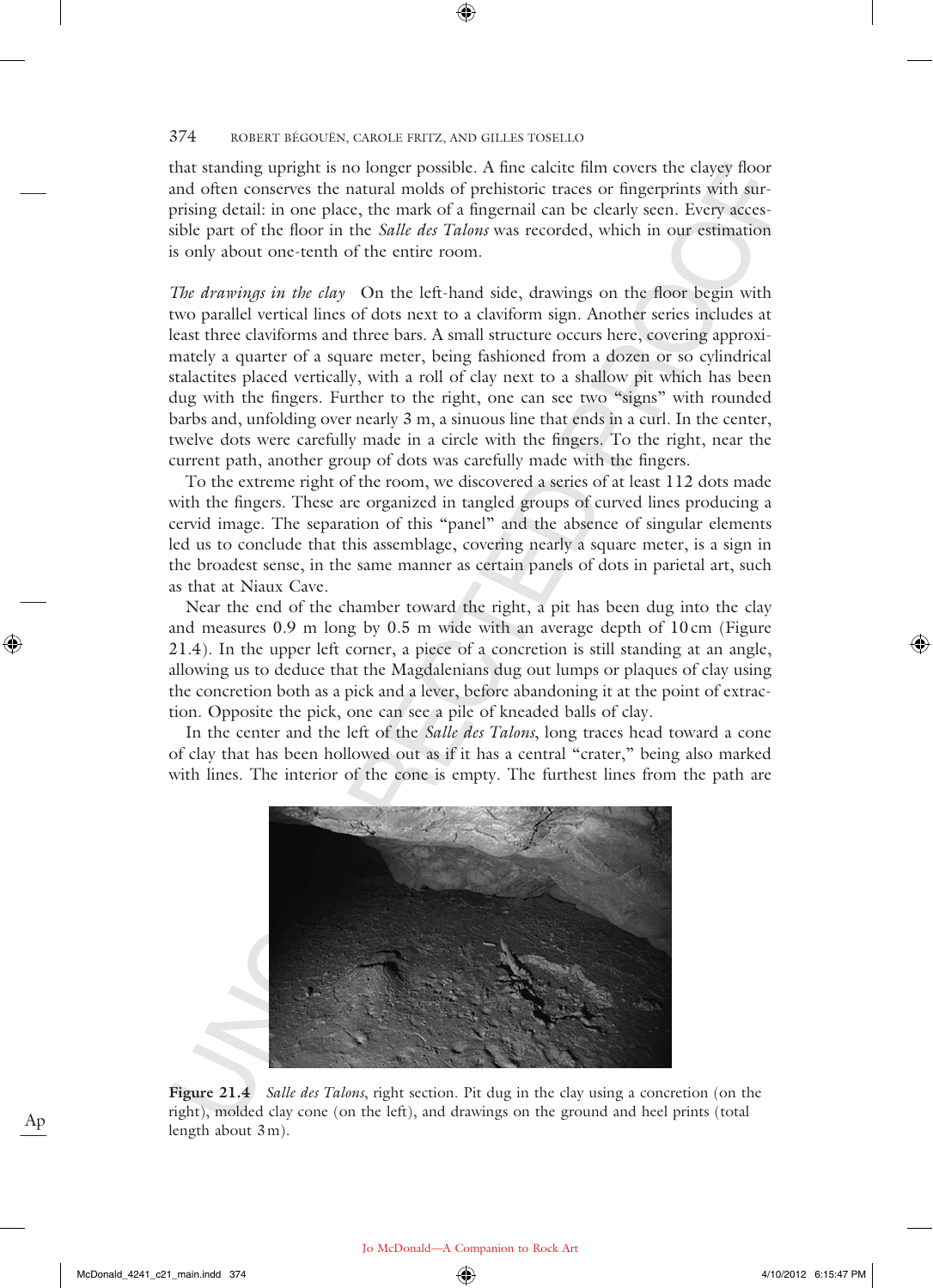# PARIETAL ART AND ARCHAEOLOGICAL CONTEXT 375

only partially detectable. Their presence allows an estimate of the extent of the drawings that must have covered the floor of the entire room. Toward the right, isolated from the drawing and human heel prints, are five rolls of clay on the floor. Their elongated cylindrical form was first thought to represent phalluses (Bégouën and Breuil 1958), followed by the more prosaic suggestion that these rolls are likely "*colombins*," made by sculptors or potters to test the plasticity of the clay (Beasley 1986). The uniqueness of the *Salle des Talons* is confirmed by its enigmatic features (the crater, accumulations of concretions) and the extensive complex traces. A series of claviforms reinforces the thematic and symbolic links between the two networks of the cave. While one cannot prove that the creators were one and the same, they had highly analogous behaviors.

⊕

*The heel prints* On the floor of the *Salle des Talons* other traces attract attention. By our count, there are 183 imprints present, some strongly and some less strongly marked in the floor. There may also be others, but these are now out of view or buried. Since their discovery, it has been acknowledged that these prints of modest dimensions belonged to children or adolescents who moved about beneath the low ceiling (between 1.2 and 1.5 m high), walking only on their heels, tracing paths. Early work estimated that five individuals produced the prints (Vallois 1928).

The heel marks are distributed primarily in the right half of the room (where the ceiling is higher), while the majority of the drawings are found to the left and at the extreme right, beyond the clay extraction pit (see Figure 21.4). This obvious disjunction in such a small and constrained space suggests that the creators of the drawings and the "walkers" were not the same, but this is perhaps an illusion created by the randomness of the traces shadowed by the calcite and brown clay. Our observations indicate that one cannot prove that the heels are those of the artists. Nonetheless, the coexistence of these two categories of traces in the same place is too remarkable to be the result of chance. The paths of the heels recorded by previous authors are not entirely clear, thus the number of individuals seems to us difficult to estimate, although we too conclude that it was a small number of individuals.

The shape and the depth of the imprints varies between circular, elliptical, and "water drop-like," ranging from a very slight impression to penetrating more than 5cm, with a roll toward the exterior. Without a doubt, the dynamics of the movements (particularly given the constrained position) explains most of the variation, but one might ask if knees and elbows are not also present. How is it that not a single complete foot is visible? How does one move about in such an inhabitual manner without ever using the hands or stumbling? Certainly, we must bear in mind the randomness of the discoveries, but essentially the same problem exists for the drawings, executed with such grand gestures. No path has been isolated with any certainty over a sufficient distance, nor connected to any particular drawing. How does one draw a sinuous curve over more than 3 m in soft mud without leaving a footprint or a handprint? The very fine clay, which recorded the slightest details of other gestures, should have also recorded this evidence if it existed.

One exits from the *Salle des Talons* toward the *Galerie des Bisons d'Argile* (Gallery of the Clay Bisons) by climbing the clay embankment. At the end of the room, in the right half, the ceiling dips and it is necessary to crawl. It is in this position that the modern visitor first sees the two clay bison. The end of the cave is only 6 m away.

⊕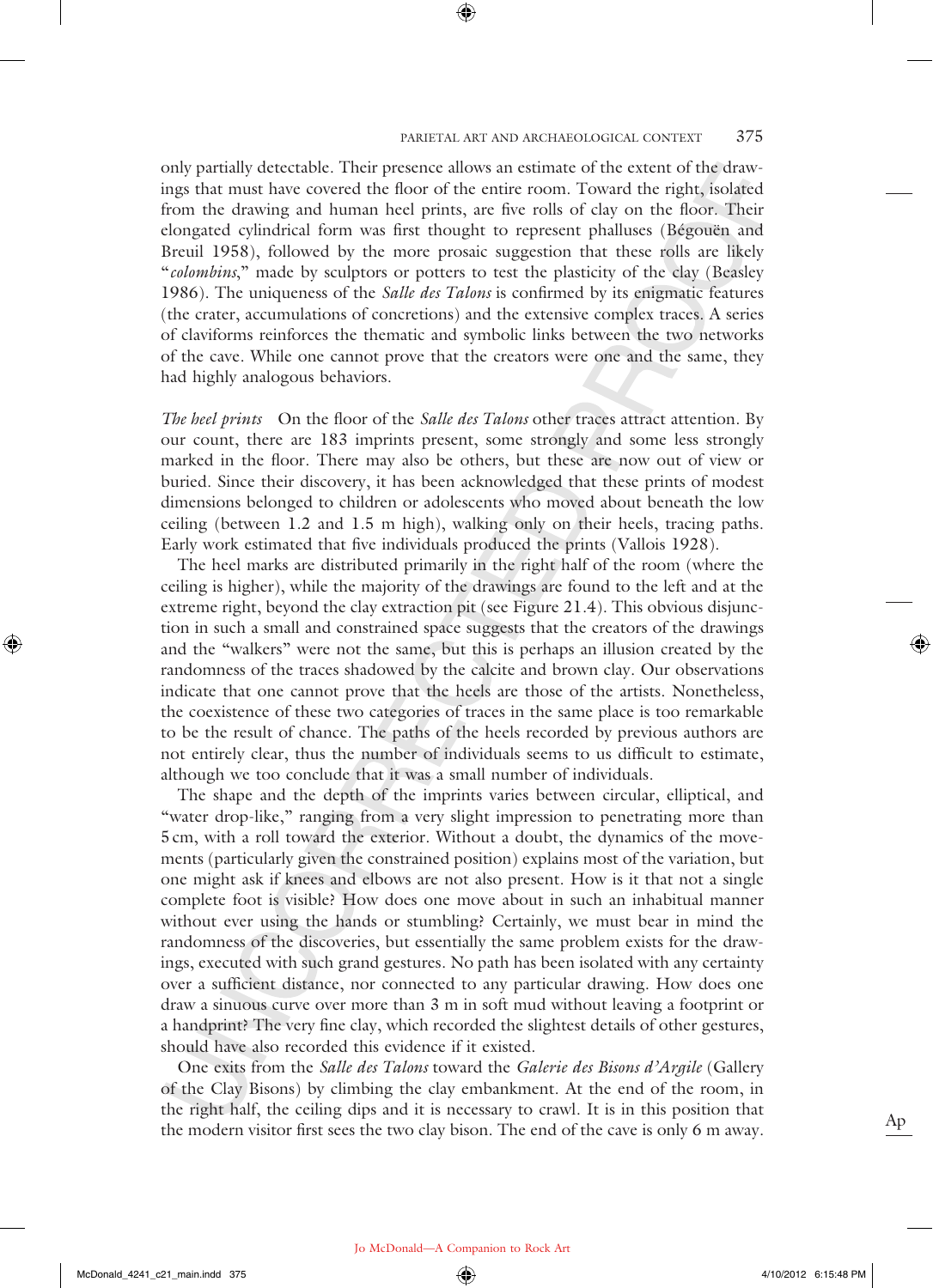# **The** *Galerie des Bisons d'Argile*

The clay bison have always aroused intense emotions. Located on a small promontory in the center of the room, they are leaning on the side of a rock pushed up from the floor and face rearward (Plate 14). One is struck by the realism of the animals, the detail of which easily allows the identification of the male and the female. Adjacent on the floor is a rough-hewn clay statuette and an engraving of a bison, deeply inscribed and oriented backward just like the two large bison. On the opposite face of the rock, a discrete engraving suggests the head of a bison and completes the ensemble, as a last sign.

⊕

The clay bison are in high-relief, since each animal is still attached to a support by one of its flanks. The right-hand sides of the bison, the only side truly visible, is also the more finished; the opposite side is more suggestive in form. The clay used for the sculpting of the statues almost certainly comes from the extraction pit in the *Salle des Talons*. The removal must have been done in plaques, the bedding of the clay making this task easier. These plaques were then brought from the *Salle des Talons* to this central rock.

Our observation of the male's posterior side shows that, besides stones to stabilize it, the front part of the body was formed by small balls of clay pressed together, while the rest of the body was made from a single block of clay. This difference in texture suggests that the artists did not knead a plaque of clay to give it the profile of a bison; rather, they cut out a rough shape that resembled the back part of the body and then they sculpted it, while orienting it and keeping it in place with the help of stones. The front part of the body is made up of successive additions of clay balls, just as modern sculptors do today. The horns and the ears were fashioned separately, then brought to each animal and finished. As the striations covering the body indicate, the last smoothing – the finishing touch – was done with a flat hand, slightly damp to avoid sticking. For the lines incised on the withers, a flat pointed tool (a flake, chert, or a bone or wood blade) was most likely used.

The sculpted bison on the floor was created with an entirely different technique. The artist started by making a deep incision with the aid of a robust tool (perhaps a chert burin or bone spatula) to create the cervico-dorsal line as the abrupt, angular border indicates. The hump was energetically sculpted, clearly separating the figure from the base. The clay that was extracted with the first incision was kneaded into balls and roughly applied to the body. At the same time, engravings were made in the floor with fingers depicting critical traits of the subject such as the muzzle, beard and withers, hoofs and leg. The final touch, the unique detail, is the horn (as for its illustrious brethren) which was sculpted separately and then attached. On the statuette of the bison, the minimal shaping evokes a silhouette pulled out from the clay more than a sculpture.

If the clay bison and their two lesser-known companions form a group, how do we explain such differences in treatment? For the bison on the floor, the term "sketch" seems more appropriate. In comparison to the clay bison, their execution and aspect are far more rudimentary, with a lack of finish that the creators of the neighboring sculptures carefully executed. Should we imagine a different hand, even a time difference between the principal couple and the others? This seems difficult to believe, since the archaeological evidence shows few incursions into this deep part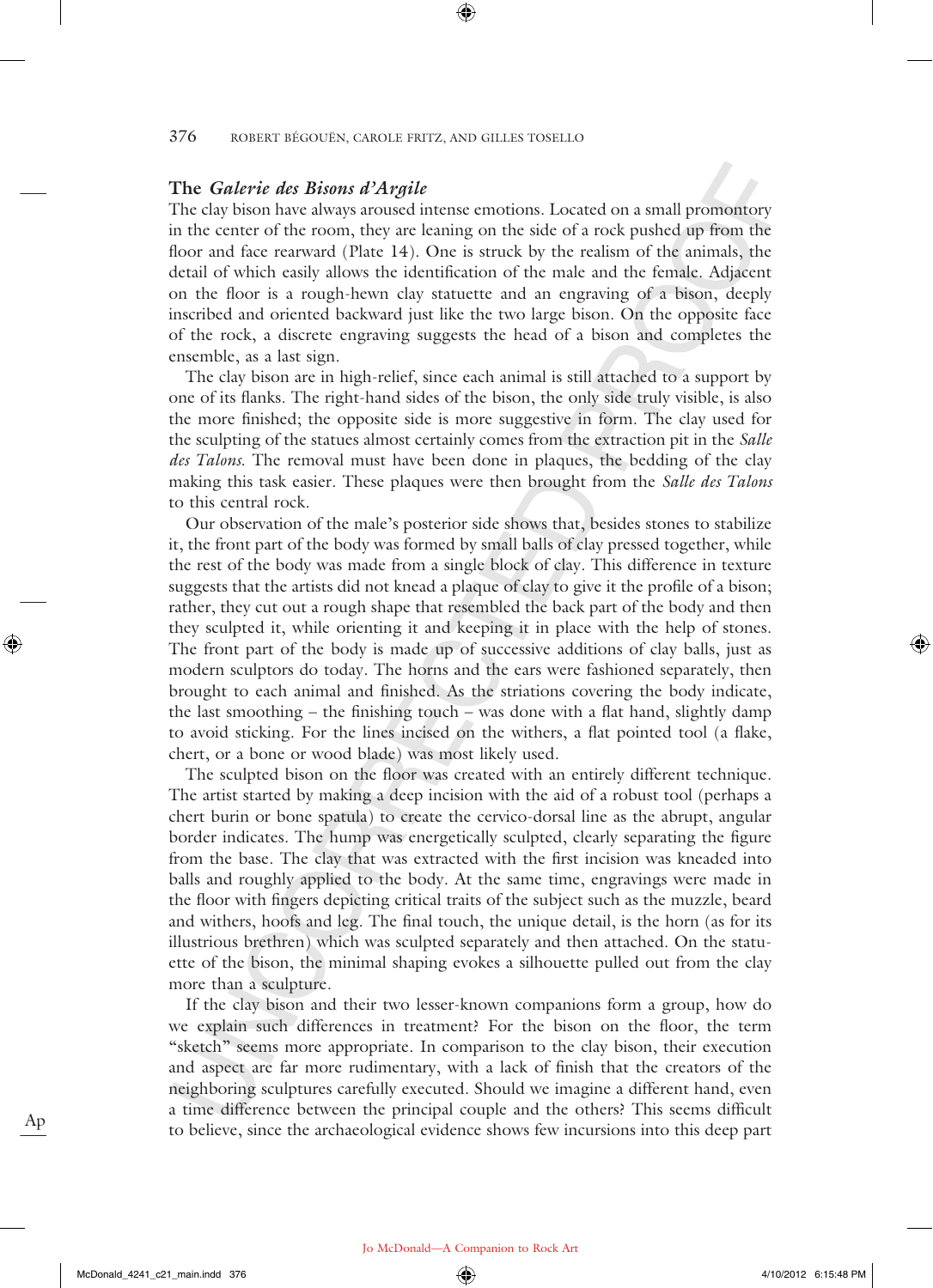of the cave. We think instead that the bison sculpted on the floor and the statuette were deliberately abandoned in this state, likely during the process of their creation.

⊕

# **Interpretative Directions**

Starting with the evidence collected in the cave, our ambition was to recreate the events lived by the people and to disentangle these from those caused by animals or natural processes (Fritz et al. 2007). Well before the arrival of the first people, the cave was inhabited by families of cave bears over thousands of years, and at least up to 30,000 years ago. Although there is little evidence for them in the medial network, the bears occupied the entire space of the upper network, accessing this by an entrance that is closed off and/or unknown today.

One of the major findings was to discover that the human visitations to the cave took place over a longer period than expected. While it is uncertain whether Middle Paleolithic peoples ventured underground, they were certainly nearby, on the plains and in the surrounding hills. The few remains that are present we believe originated from slippage from terrain outside to the floor of an upper gallery. One can be sure that the Aurignacians, the anatomically modern humans at the beginning of the Upper Paleolithic, made an incursion into Tuc by 34,000 years ago. But to what end? It does not appear to have been for long-term habitation, nor to decorate the walls. Following this earlier phase of occupation, the cave appears to have been abandoned for a period of some 20,000 years before the main occupants and artists of Tuc – the Magdalenians – entered some 16,500 calibrated years ago. Our debt to them is immense: as the cultural expressions they imbued this cave with graphically and archaeologically clearly signpost their genius.

The conservation of the remains and the floors has allowed us to literally follow the Magdalenians in their footsteps – in their movements, their gestures, and their habits. We have been able to discover the site just as they left it. The first Magdalenians entered the cave when the Volp River was at a lower level, and they climbed up with dry feet to the galleries of the middle network where they established campsites. The colder climate of the time, in comparison to today, would have resulted in little subterranean humidity. Access and pathways for the rest of the cave system appear to have remained unchanged over the millennia.

This permanence of the perception of space was a very important component in our study of the site. With the entrance being known, it was possible to study the direction of movement and the distances covered, with the certainty that the Magdalenians were subject to similar constraints. Because of the extent of the networks, the choices made by prehistoric people seem much clearer here than elsewhere. Immediately, one is struck by the dispersal of human presence throughout the entire available space of the subterranean network. While the habitation sites were logically situated in the most accessible parts (taking into account the considerable destruction of archaeological levels located at the current level of the bed of the Volp), the parietal assemblages were located in the most remote places. The differences between the two networks appear at first to be considerable, but they hide a strong homogeneity throughout the cave system when considered as a whole. A spatial continuity exists

⊕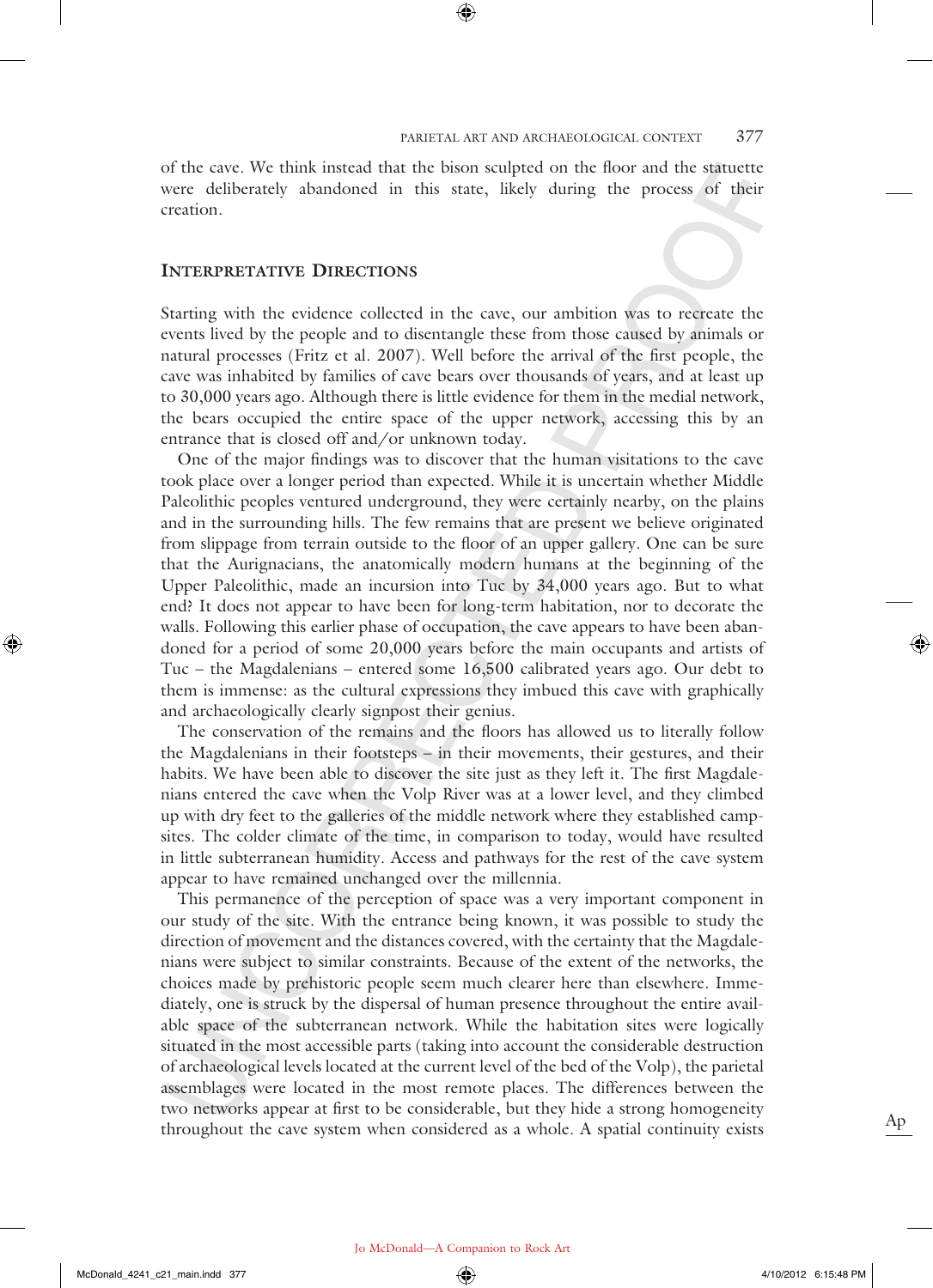between the two networks, as the drawings in the connecting chimney demonstrate. There are similar themes between the systems, such as bison couples and claviform signs (see Figure 21.3), and these link the most distant sectors of this subterranean labyrinth. The relative abundance of remains is only put into perspective when compared to the immensity of the galleries: we posit that it is very likely that a single expedition brought a handful of men and women to the *Salle de Bisons d'Argile*.

⊕

This incursion was possibly prepared for by a brief reconnaissance of the site, indispensable if groups were to venture in so far. It is estimated that the clay sculptures required at least several hours to execute, and given their location in the deepest part of the cave, implied a certain level of organization (ropes, lamps, tools) – even more so knowing that a small child accompanied the adults. The lack of any campsites in the upper network, due to the distance from the entrance and the difficulties of movement, suggests that the logistics of cave visits were organized from other settlements. It is thus plausible that the sculptors of the clay bison and the hunters who camped in the Volp were, if not the same people, at least members of the same group. We propose that the artists had the active support of the community. If symbolic behavior was the principal motivation for the presence of the Magdalenians in the cave system, then it can be proposed that another part of the group looked after necessary subsistence, fire fuel, and other aspects of the material and secular components of life.

We may ask how many people were members of the small group based at Tuc? The traces they left in the cave correspond to just a few individuals, counted in habitation areas or workshops, surfaces that were used, the number of fires that were lit, tools that were knapped and used, and footprints preserved in the clay. Even the hundred or so animal figures drawn on the walls are modest in total number. If one counts the number of animals killed and eaten, one arrives at the same conclusion: a small group visited a very large cave system. Further, we may ask: was there one family or several? What were the likely number of adults and children? It is highly likely that the four-year-old child who slid in the upper network had parents. They plausibly had brothers and sisters, since the families were necessarily skewed toward a younger demographic via selectionist pressures. Thus, it is likely that many children lived in the campsites but only some of them made it to adulthood. The group at Tuc might have comprised several families, since it is difficult to organize the hunting of large game without the participation of three or four men at a minimum. If one also adds as many women and some elders, we arrive at a total between 15 and 20 people. The group visiting the cave was likely smaller, if one considers that the stay at the cave was directed toward a precise goal: the practice of rites connected to parietal art.

We question why the Magdalenians ventured so far into this vast cave? Why did they leave paintings, engravings, and objects hidden on the walls in the deepest parts of the chambers, at times probably endangering their lives? The answers to these questions have occupied researchers since the first discovery of prehistoric art, well over a century ago. Many hypotheses have been advanced, each privileging specific explanatory frameworks of cave art. Originally being imagined as a leisure activity practiced by aesthetes, it was subsequently described by researchers as the result of magical destructive rites or fertility rituals, as proof of totemism, shamanism, or animism, or even as a bipolar vision of the world resting on binary complementary

Ap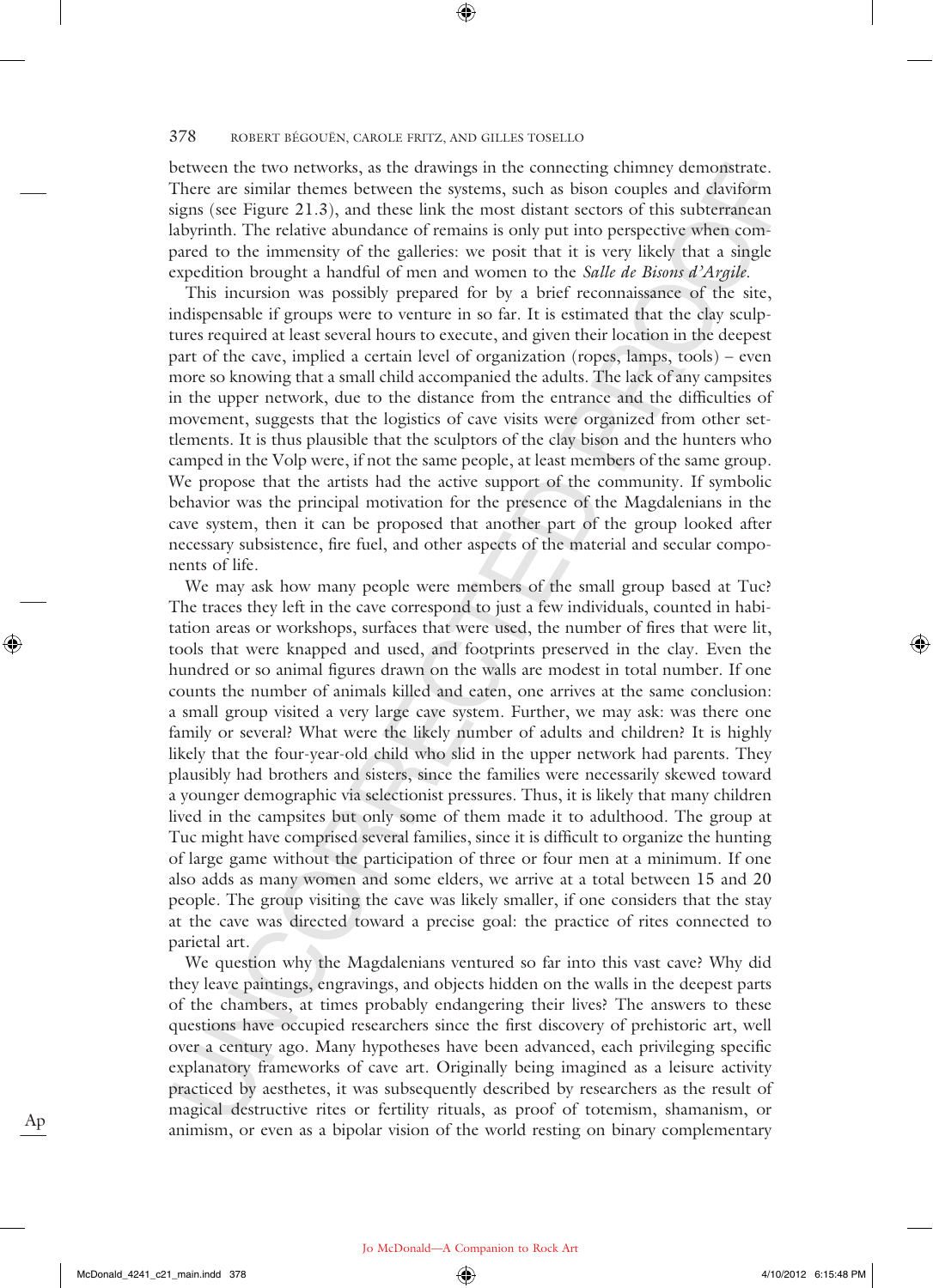principles. While each hypothesis may explain some of the variability observed, none satisfactorily explains the totality of the art and associated human imprints and other remains.

⊕

Like other decorated caves, Tuc sheds both light and shade on the discussion. One of the key issues seems to be found once again in the complex and branching topography of this cave. The comparable locations of the bison couples (see Figure 21.2 and Plate 14), isolated at the two extremes of the network after more than 800 m of difficult and near-acrobatic progress from one to the other, cannot be due to chance. If the additional bison couple, hidden across from the chimney at the only access point between them, is taken into account, this further cements this very real patterning and intentionality in theme and location. The Magdalenians did not have a tangible plan of their cave, but obviously they had a very precise cognitive map. They took advantage of the morphology of the subterranean galleries and their setting on two superposed levels. In the medial network, one notices a large proportion of animals in a vertical or upside-down position (*Cheval Rouge*, *Claviformes*), of panels composed around channels or rising reliefs (*Dessins*, *Nuptiale*), and of major figures engraved on the ceiling (*Siphon*, *Bouquetin*). After passing through the chimney (which hosts drawings in a cupola), one witnesses a collage of monsters, bison, and engraved meanders on the ceilings both before and after the *Chatière*. This is a last reminder of a major topographic feature that interrupts movement, in both a physical and perhaps symbolic sense. Beyond the bottleneck, the attention of the Magdalenians was apparently directed exclusively toward the floor: with the placement of objects, drawings, and sculptures. Their gestures thus moved with distance from the mineral ceiling toward the friable ground; from cold and hard rock to soft clay which was warm to the touch. The material chosen for their works was thus a malleable substance, transported into the cave, producing a unity between the sculptures and the cave itself. When the entirety of the site is considered, we posit that the groups of figures on the lower level may have incited groups to head toward, at least mentally, the upper spaces; those places where the critical expressions of the sanctuary are hidden.

Of course, we have no proof of a strict contemporaneity of the sectors of the cave. But in the end, this problem is subsumed by the very real patterning observed in the placement and themes of the art. If the sanctuary was created in several stages, which is possible, then successive artists may have linked their works to those of their predecessors, or perhaps even more remote ancestors.

At Tuc d'Audoubert, as in other caves of the period, the bison plays a principal role. The Magdalenians of the Pyrenees tracked it for food and often represented it on plaquettes, bones, and walls, with an empathy that can still be felt today. Contrary to what has sometimes been written, these groups of hunter-gatherers chose as the repository of their imaginations the very same animal that was also their favorite game. At Tuc, the structuration of the space and the nature of the themes suggest that the cave held a pre-eminent symbolic place, in all likelihood feminine, such as has been proposed for other sites of a similar age. The investment in this subterranean space, all the way to the most "intimate" depths in the form of bones wedged into fissures and lines incised at the back of a chamber, follows the same architecture of logic. The presence of a child at the feet of the sculpted bison, one of the most important facts recorded in the cave, provides hard evidence for intergenerational presence and

Ap

⊕